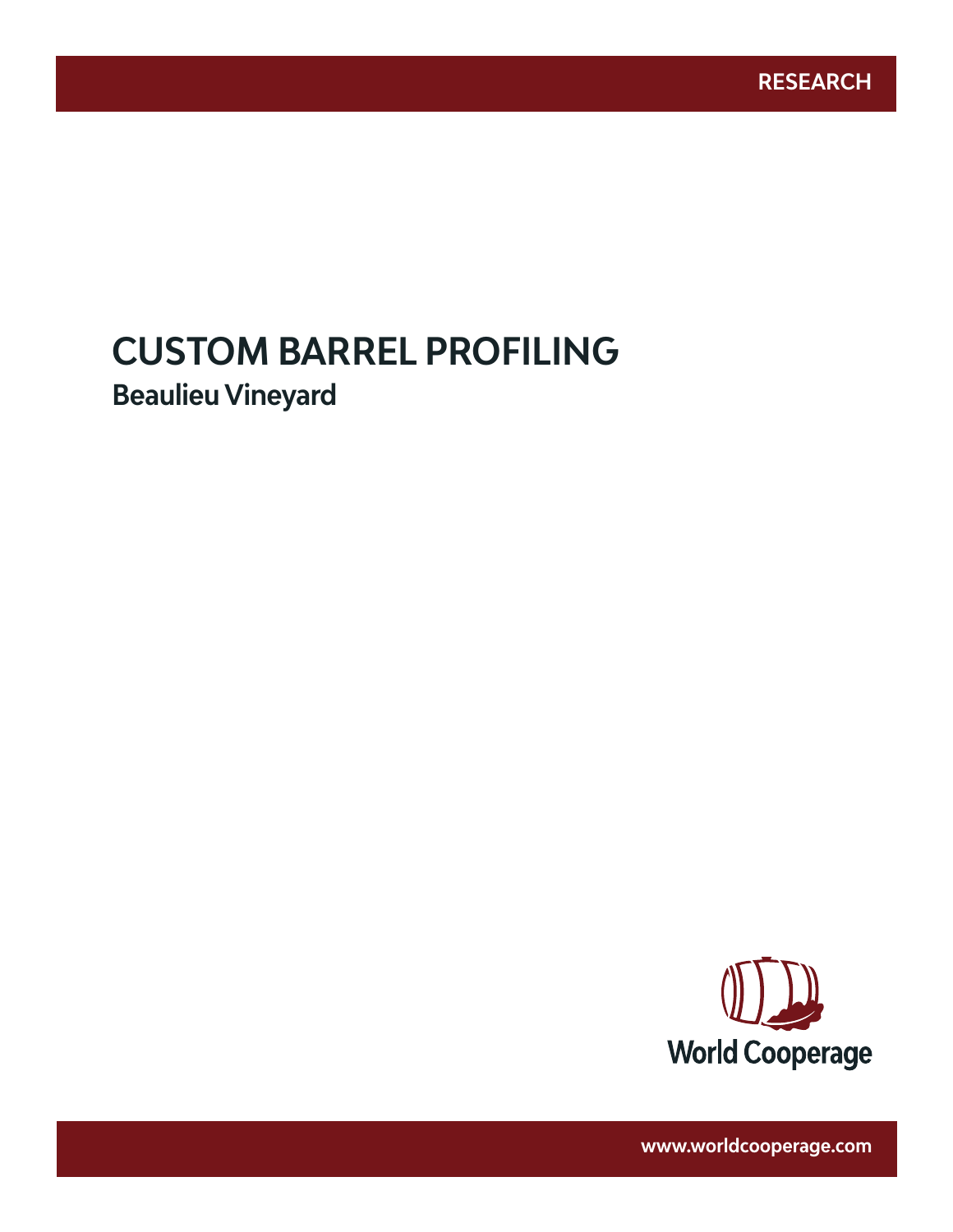#### **OBJECTIVE**

The objective is to determine if the designed, custom profiles meet expectations for Beaulieu Vineyard Chardonnay.

#### **SYNOPSIS**

Three custom, or special, profile toasting regimes were coopered and used to barrel-ferment and age Chardonnay wine (see process curves below). These were compared with three existing products: the World Cooperage Traditional, the T.W. Boswell Côte d'Or, and the T.W. Boswell Legacy. All the barrels used 24-month air-seasoned French oak.

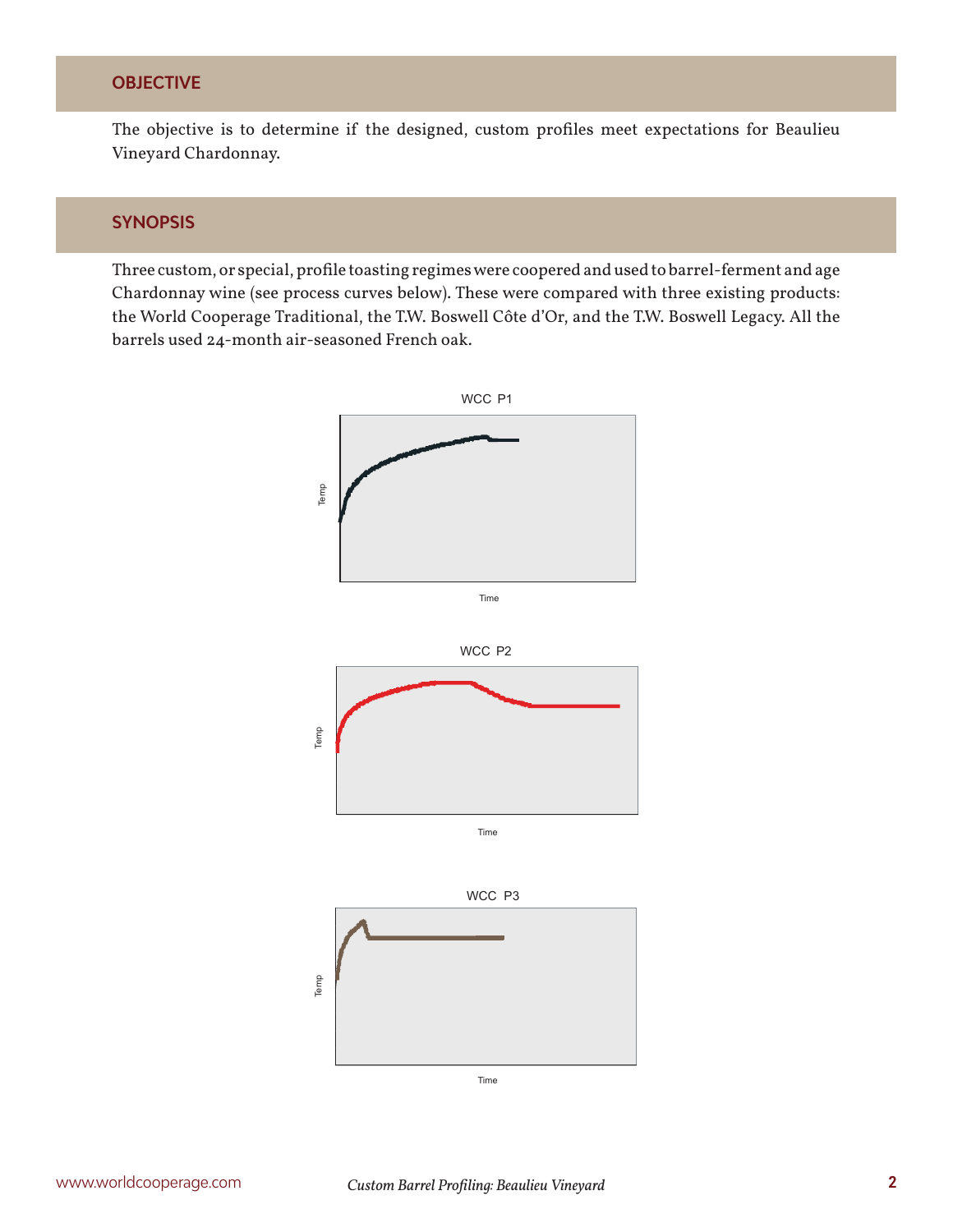#### **THE WINE**

Producer: Beaulieu Vineyard Year: 2003 Variety: Chardonnay Vineyard: Carneros Crush Date: September 26, 2003

#### *Harvest Data*

Total Acidity: 0.72 g/100 mL tartaric acid Brix: 24.8 pH: 3.33 Prior to fermenting added: 2#/1000 Fermaid K, 3oz metabisulfite/ton Days of fermentation: 22

Fermented with: Ruby.ferm yeast

*Wine Analysis as of May 5, 2004* Alcohol: 14.50% volume Total Acidity: 0.44 g/100mL tartaric acid Volatile Acidity: 0.040 g/100 mL acetic acid Free Sulfur Dioxide:  $29 \text{ mg/L SO}$ Total Sulfur Dioxide: 85 mg/L SO<sub>2</sub> pH: 3.64 Residual Sugar: dry

#### **OAK DATA**

Source: French oak Wood Age: 24 months Toast Level: Medium plus Size: 59 gallons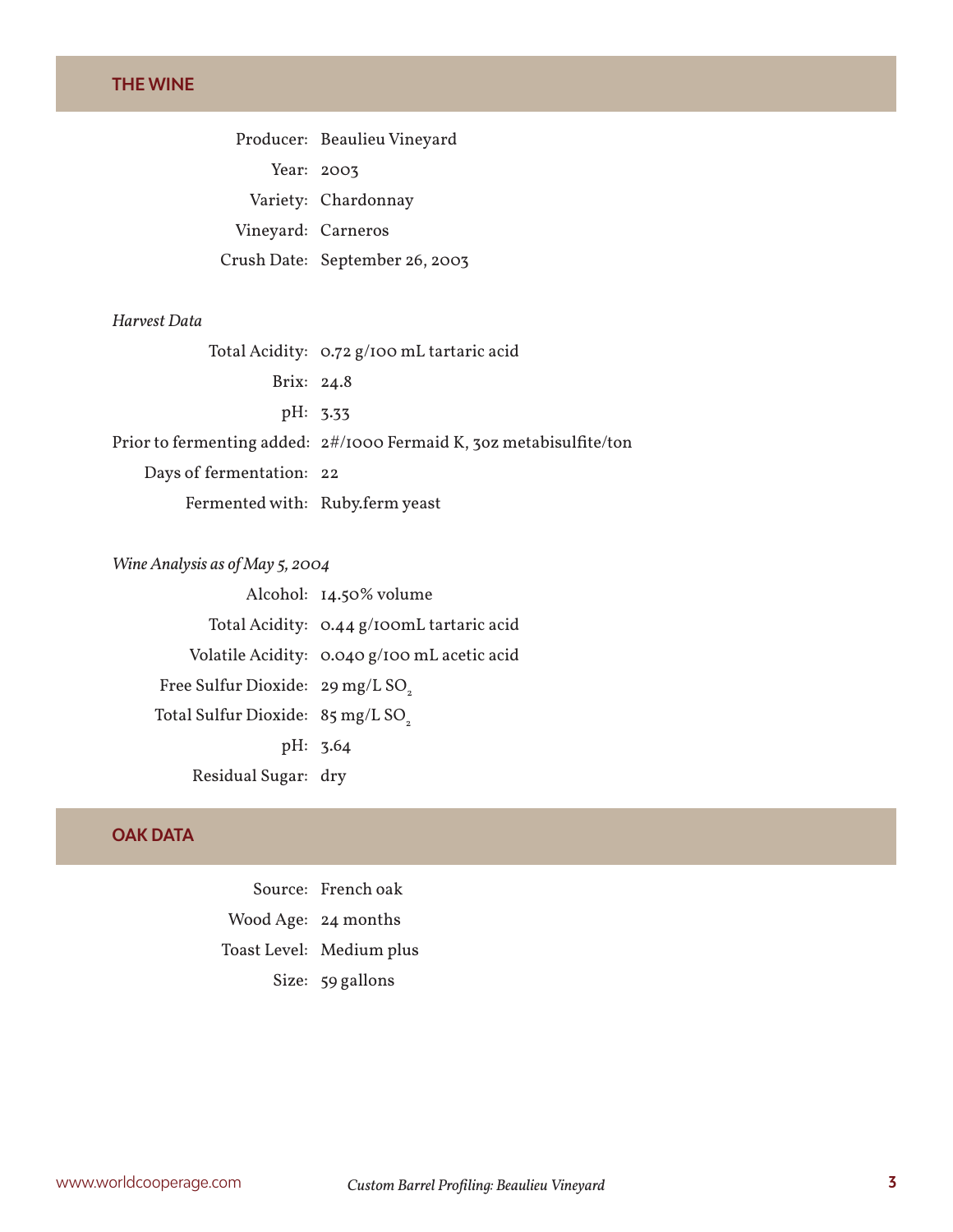Sample Size: 4 of each variable Oak Contact Time: 8 months Bottling Date: May 2004

# **THE TRIAL**

WCC P1 WCC P2 WCC P<sub>3</sub> World Cooperage Traditional T.W. Boswell Legacy T.W. Boswell Côte d'Or

### **RESULTS AND DISCUSSION**

The results of the analysis of 25 extractives are shown in Table 1.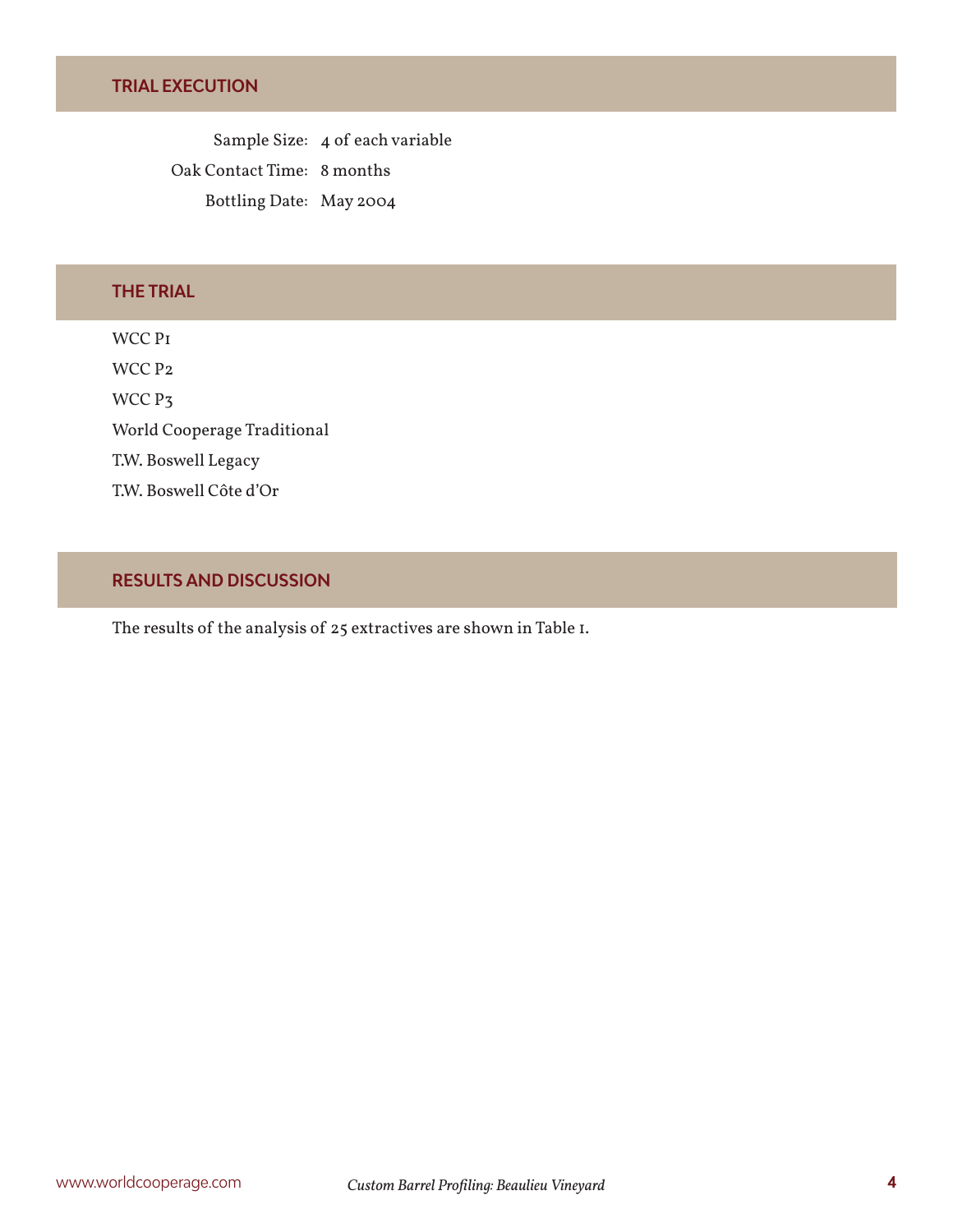| Table 1: Extractives analyzed in the Beaulieu Vineyard Chardonnay (in mgL-1,<br>parts per million) |             |        |           |        |        |        |  |  |
|----------------------------------------------------------------------------------------------------|-------------|--------|-----------|--------|--------|--------|--|--|
| Compound                                                                                           | Traditional | Legacy | Côte d'Or | WCC P1 | WCC P2 | WCC P3 |  |  |
| Tannin breakdown                                                                                   |             |        |           |        |        |        |  |  |
| Gallic acid                                                                                        | 3.12        | 2.73   | 3.38      | 3.14   | 2.89   | 2.87   |  |  |
| Ellagic acid 5.17                                                                                  |             | 4.30   | 7.41      | 4.92   | 4.07   | 5.50   |  |  |
| Hemicellulose caramelization                                                                       |             |        |           |        |        |        |  |  |
| HMF 2.35                                                                                           |             | 2.13   | 1.52      | 2.23   | 2.10   | 1.90   |  |  |
| 5-Methyl furfural 0.47                                                                             |             | 0.42   | 0.14      | 0.41   | 0.36   | 0.38   |  |  |
| Furfural 7.89                                                                                      |             | 5.81   | 2.06      | 5.73   | 4.09   | 5.11   |  |  |
| Wine phenolics                                                                                     |             |        |           |        |        |        |  |  |
| Protocatechuic acid                                                                                | 1.16        | 1.08   | 1.04      | 1.05   | 1.15   | 1.07   |  |  |
| Epicatechin 3.42                                                                                   |             | 3.26   | 3.39      | 3.37   | 3.54   | 3.52   |  |  |
| Chlorogenic acid                                                                                   | 0.09        | 0.08   | 0.04      | 0.05   | 0.09   | 0.06   |  |  |
| Caffeic acid                                                                                       | 2.79        | 2.68   | 2.58      | 2.74   | 2.71   | 2.60   |  |  |
| Myricetin 0.02                                                                                     |             | 0.02   | 0.02      | 0.02   | 0.01   | 0.02   |  |  |
| Quercetin 0.14                                                                                     |             | 0.15   | 0.17      | 0.22   | 0.12   | 0.18   |  |  |
| Lignin degradation                                                                                 |             |        |           |        |        |        |  |  |
| Vanillic acid 0.03                                                                                 |             | 0.03   | 0.02      | 0.02   | 0.03   | 0.03   |  |  |
| Vanillin 0.08                                                                                      |             | 0.07   | 0.04      | 0.07   | 0.06   | 0.04   |  |  |
| Syringaldehyde                                                                                     | 0.72        | 0.73   | 0.61      | 0.61   | 0.41   | 0.65   |  |  |
| Coniferaldehyde 1E-36                                                                              |             | 0.02   | 0.01      | 0.02   | 1E-36  | 0.02   |  |  |
| Sinapaldehyde 0.05                                                                                 |             | 0.08   | 0.08      | 0.11   | 0.06   | 0.14   |  |  |
| Smoke                                                                                              |             |        |           |        |        |        |  |  |
| Phenol                                                                                             | 0.12        | 0.09   | 0.24      | 0.04   | 0.07   | 0.30   |  |  |
| Guaiacol 0.18                                                                                      |             | 0.10   | 0.98      | 0.17   | 1E-36  | 0.86   |  |  |
| m/p-Cresol 1E-36                                                                                   |             | 0.01   | 1E-36     | 1E-36  | 1E-36  | 1E-36  |  |  |
| o-Cresol 0.01                                                                                      |             | 0.02   | 0.21      | 1E-36  | 1E-36  | 0.01   |  |  |
| 4-methyl guaiacol 1E-36                                                                            |             | 0.00   | 0.21      | 0.02   | 0.01   | 0.10   |  |  |
| 4-ethyl phenol 0.09                                                                                |             | 0.11   | 0.54      | 0.00   | 0.10   | 1.20   |  |  |
| 4-ethyl guaiacol 0.03                                                                              |             | 0.02   | 0.20      | 0.03   | 0.16   | 0.68   |  |  |
| Oak lactones                                                                                       |             |        |           |        |        |        |  |  |
| Trans-lactone 0.065                                                                                |             | 0.086  | 0.108     | 0.122  | 0.09   | 0.03   |  |  |
| Cis-lactone 0.094                                                                                  |             | 0.17   | 0.203     | 0.137  | 0.101  | 0.101  |  |  |

An overview showing the similarity between the barrels is shown in Figure 1.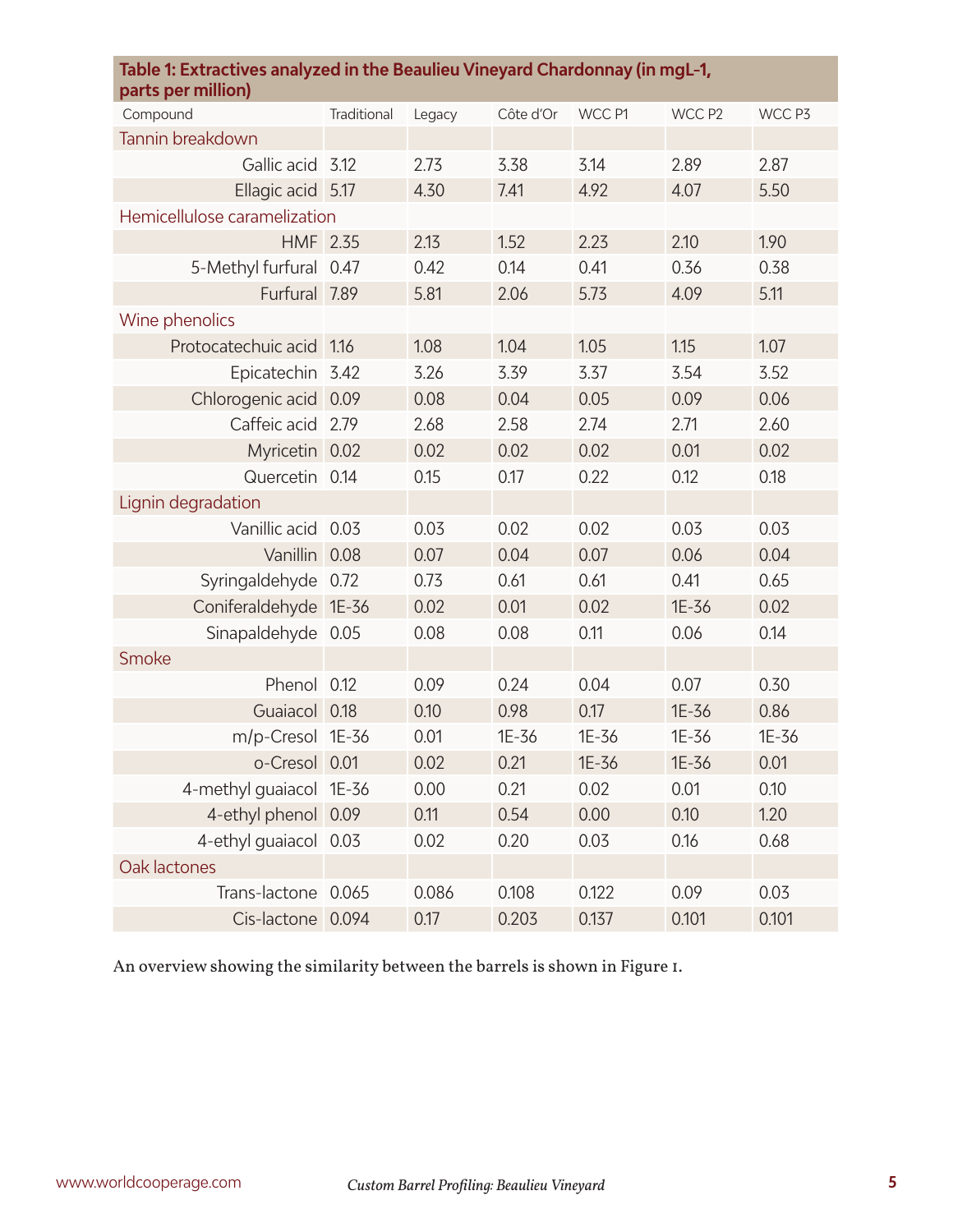*Figure 1. 3-D overview of the similarity between the wine samples based on principal component analysis of the chemical analysis*



Figure 1 shows that the three new profiles are quite far removed (and therefore quite dissimilar) to the existing World Cooperage products.



*Figure 2. Hmf and furfural in the Beaulieu Chardonnay, in parts per million*

Toastiness in the wines from all of the barrels, as measured by Hmf (light creamy toffee) and furfural (burnt acrid toastiness), is shown in Figure 2. The bar chart shows that the Hmf level in the samples is very similar, only the Côte d'Or being a little lower. The World Cooperage Traditional toast barrel had the highest furfural level; this is true to type. Clearly all of these barrels created generous amounts of toastiness and all of the new special profiles were like the Legacy toast, particularly in respect to the Hmf content and relative amount of light creamy toast to dark heavy toastiness.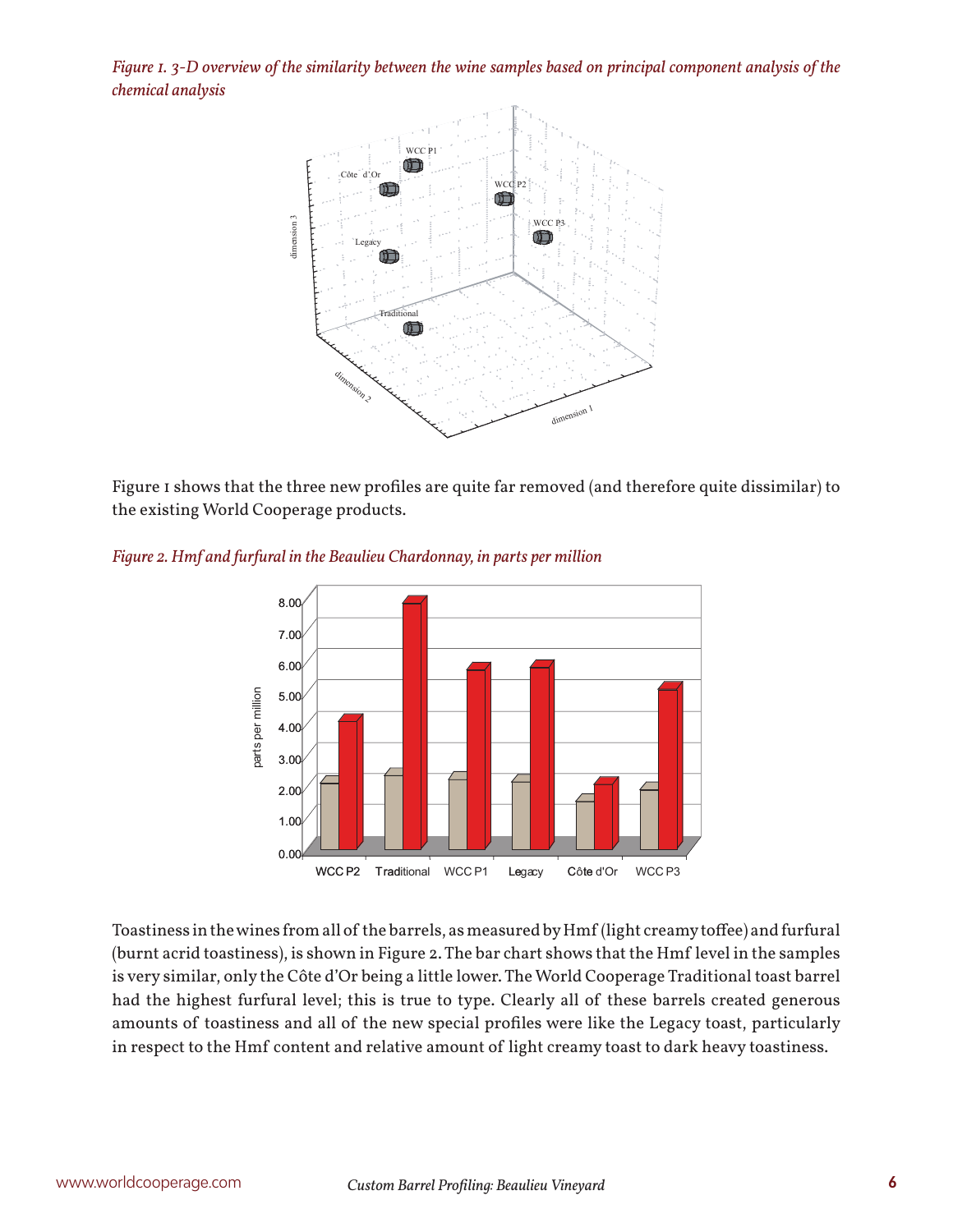Figure 3 shows the ellagic acid content of the barrelled wines.



*Figure 3. Ellagic acid in the Beaulieu Chardonnay samples (in parts per million)*

The results show that the water bent Profile WCC PI has a little more tannin breakdown than its parent Legacy toast. However the highest level of tannin breakdown still occurs in the Côte d'Or, followed by WCC P3 which was subjected to more intense initial heating than any of the other products.

Figure 4 shows the vanillin content in the wines. Although there are trends that can be related back to the toasting process, all of the levels are very low, probably below threshold, and unlikely to influence flavor at this time. These wines were, of course, barrel fermented which does lead to assimilation of vanillin in the initial stages of barrelling.



*Figure 4. Vanillin in the Beaulieu Chardonnay samples (in parts per million)*

Figure 5 shows the levels of guaiacol, a sweet-smoke aromatic that is often a feature of barrel matured Chardonnays. These results show a major difference between the Côte d'Or and the other barrel samples. The Côte d'Or and special toast WCC P3 are characterized by much more intense heat application during toasting. This manifests itself here in significantly higher sweet smoke character.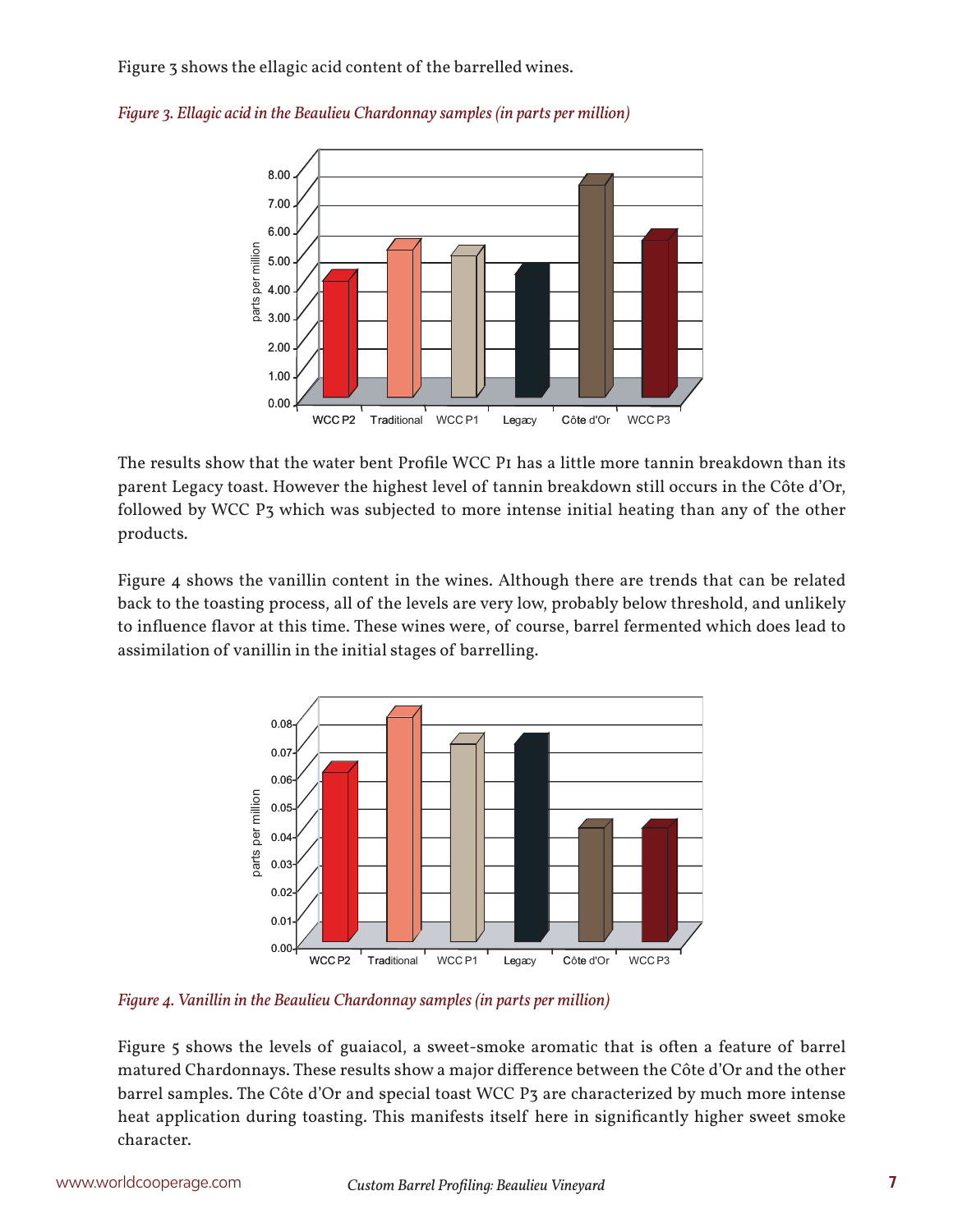*Figure 5. Guaiacol in Beaulieu Chardonnay samples (in parts per million)*



Spiciness as characterized by 4-methyl guaiacol is shown in Figure 6. Like the guaiacol smokiness, this compound is formed when sufficient heat is applied to break the oak lignin down beyond vanillin and related phenolic aldehydes. The effect is clearly demonstrated in Figure 6.





As in the previous case, the highest levels exist in the Côte d'Or and WCC P3; however, all of the special profiles contain more spice than the other current World Cooperage products.

# **CONCLUSIONS**

This experiment clearly demonstrates that special, tailor-made profiles can bring new features to a wine, offering a wide range of different products. In this case, they altered the flavor balance of the Beaulieu Chardonnay quite significantly.